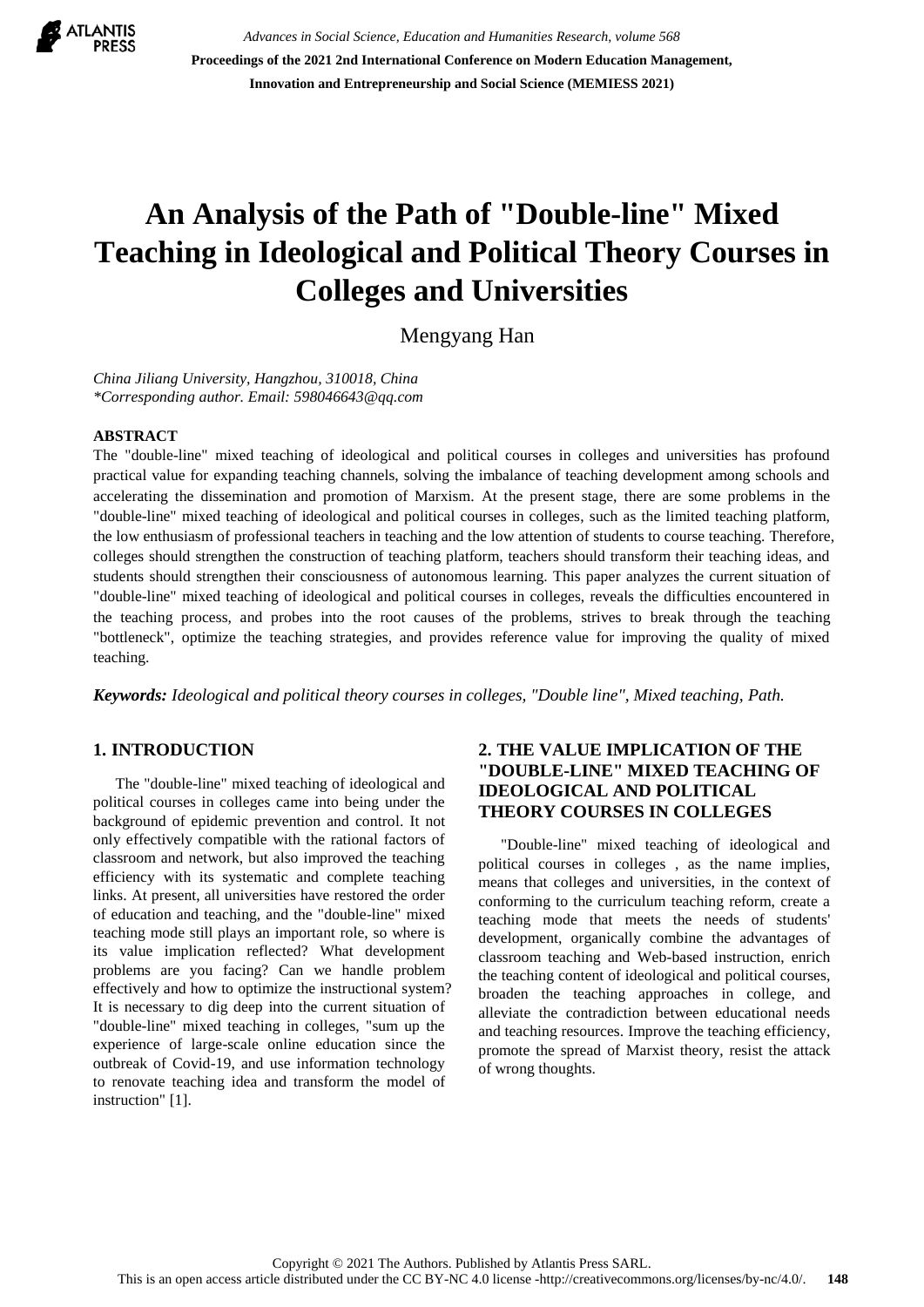

#### *2.1. Conform to the Requirements of the Times and Optimize the Teaching Process*

With the changes of the times, the innovation of the teaching mode is an essential part of the higher education reform. As the most cutting-edge teaching mode, the "double-line" mixed teaching of ideological and political courses fully combines the actual situation of college students, organically unifies classroom teaching, Web-based instruction, theory teaching and practice teaching complements each other's advantages, and systematically plans the teaching process. From the stage of stimulating learning motivation, the "double-line" mixed teaching has narrowed the psychological distance, and effective classroom communication is easier to attract students' attention, prompting students to become curious about theory knowledge and take the initiative to use the network platform to search related teaching resources; From the stage of understanding knowledge, "double-line" mixed teaching pays more attention to the systematization of teaching content, and makes complex theoretical knowledge interesting and live, so that students can have a deep understanding of theoretical principles; From the stage of consolidating knowledge, "Double-line" mixed teaching breaks the time and space limitation of traditional classroom teaching, enlarges the spatial scope of students' learning, and saves a lot of learning time for students to consolidate knowledge; From the stage of applying knowledge, the "double-line" mixed teaching can show practical activities in the form of network video, establish a virtual teaching environment, let students immerse themselves in the experience, and enhance the interest and enthusiasm of theoretical learning; From the stage of checking knowledge, "double-line" mixed teaching can check students' mastery of knowledge anytime and anywhere, and improve teaching efficiency.

## *2.2. Effectively Solve the Imbalance of Teaching Development of Ideological and Political Theory Courses among Colleges and Universities*

The application of the "double-line" mixed teaching mode of ideological and political courses in colleges not only promotes the communication between teachers and students, but also strengthens the connection between colleges with the help of the "east wind" of the network platform. From the unbalanced development of domestic universities, the "double-line" mixed teaching has the function of large-scale online learning, which, to a certain degree, "makes up for the uneven the allocation of educational resources and reduces the development gap between universities" [2], so that more educational resources with local characteristics will go to the whole country, benefit teachers and students of colleges , and promote the coordinated development among colleges and universities. From the unbalanced development of international universities, the "double-line" mixed teaching breaks through the geographical boundaries between countries and deepens international exchanges and cooperation with the help of massive data. It can not only learn from the experience of building a mixed teaching model in foreign universities, but also constantly improve and improve the "double-line" mixed teaching model, and promote the teaching reform in domestic universities. It can also promote the ideological and political education teaching mode with Chinese characteristics to the world, improve the reputation of the Chinese teaching mode in the world, let more international friends know about the ideological and political education and Chinese education, and truly realize the sharing of educational resources.

## *2.3. Accelerate the Dissemination of Marxist Theory in Ideological field*

Ideological and political courses are the main channels of ideological and moral education and political education in colleges and universities in China, which aims to guide the youthful university students to learn Marxist theoretical knowledge, master the theoretical achievements of Marxism in China, strengthen the socialist stand, and resist the infiltration of western ideology and values. From the perspective of the spread of Marxist theory, the "double-line" mixed teaching combined with classroom teaching and web-based instruction, is aimed at college students of different nationalities, different regions and different majors, "popularizing Marxist theory on a large scale, enabling students to acquire rich scientific knowledge, establishing correct values, distinguishing the attempt of western cultural infiltration, and consciously propagating the scientific and advanced nature of Marxism" [3]. From the perspective of the timeliness of the dissemination of Marxist theory, the "double-line" mixed teaching can help students obtain the latest and most accurate theoretical results of Marxism in China in a short time, enable teachers to quickly modulate the content of courses in combination with important news of current affairs both here and abroad, make colleges become the main positions to actively publicize Marxist theory and enhance the discourse power of Marxism in the ideological sphere.

#### **3. DISCUSSION ON THE PROBLEM OF "DOUBLE-LINE" MIXED TEACHING OF IDEOLOGICAL AND POLITICAL THEORY COURSES IN COLLEGES**

As a new teaching mode, the "double-line" mixed teaching of ideological and political courses in colleges has a short development time, and it is not deep enough to run in with the current education system in China. It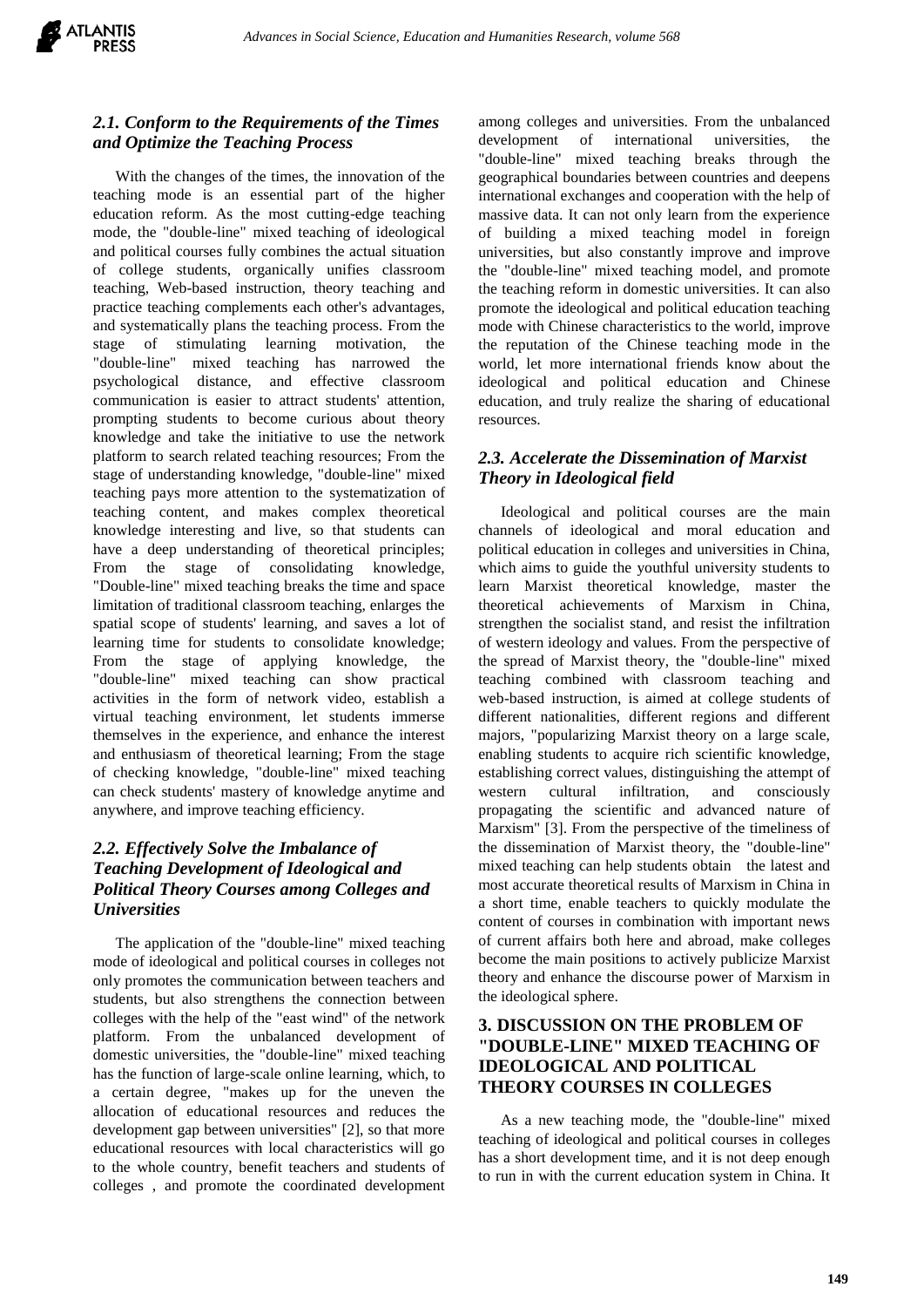has brought many conveniences, but at the same time, a collections of problems have also emerged.

### *3.1. The Development of University Platform Technology is Limited, and the "Double-line" Mixed Teaching is Easily Disjointed*

The first problem faced by the application of "double-line" mixed teaching of ideological and political courses in colleges and universities is whether colleges make good use of network technology? Does it guarantee the balanced operation of online and offline platforms? Is the teaching process systematic and reasonable? For the purpose at hand, some colleges pay insufficient attention to online teaching, and still focus on traditional offline classroom teaching, and pay less time and spirit to the construction of "mixed" mixed teaching mode, which makes online teaching work passive. Some colleges are actively responding to the transformation of the teaching mode of ideological and political courses in colleges. However, due to the non-standard network technology, they cannot avoid the risks brought by the "double-line" mixed teaching , and suffer from "insufficient fund investment, unable to take effective practical actions, making all teaching links in a stagnant state" [4]. There are also some colleges and universities that vigorously train teachers, strengthen mixed teaching training, change teaching concepts and actively develop teaching resources, so as to break through the bottleneck of technology and platform construction. However, due to the failure to establish a teaching team that understands both theory and technology simultaneously, in the process of mixed teaching, classroom teaching and Web-based instruction are simply combined, and the teaching content is not reasonably divided, which often leads to problems such as repeated or missing content in teaching, which is extremely detrimental to students' acceptance of knowledge.

## *3.2. Teachers' Teaching and Scientific Research Tasks are Heavy and It is Difficult to Mobilize Teaching Enthusiasm*

"Teachers' teaching is an indispensable link in the teaching process, and "double-line" mixed teaching has stricter teaching requirements for ideological and political teachers, which correspondingly increases teachers' workload" [5]. The main task of professional teachers is to guide students into the classroom, learn ideological and political theory knowledge, and meet students' individual needs. In online classroom teaching, teachers need to combine teaching materials to collect plenty of teaching resources and materials, make online courseware, write online teaching logs, master new online teaching methods, strengthen classroom attendance, innovate classroom interaction methods, and guide students to implement on-line studying. In offline teaching, teachers need to break down the barriers of teaching in large classes and small classes, carry out precise education according to the differences of students' development levels, innovate teaching methods, explain profound theoretical knowledge in living language, and attract students to take the initiative to enter classroom teaching.

With the traditional ideological and political teachers gradually changing to the role of "traditional+online" teachers, the amount of teaching tasks is gradually increasing, and the work pressure is also increasing. Some teachers can't adapt to this change of role. They think that "dual-line" mixed teaching challenges teachers' leading position in education, and students' ability to receive network information is stronger, which makes teachers passive in the process of mastering information. Some ideological and political teachers think that "double-line" mixed teaching challenges teachers' authority, and the traditional classroom teaching space is relatively closed, which makes it easier for teachers to establish authority in the process of imparting knowledge. However, in online teaching, the teaching space is no longer limited, which weakens the dependent authority of teachers to master the classroom. All these, the teachers of ideological and political courses have exerted great pressure and worries on the "double-line" mixed teaching mode, and gradually faded their enthusiasm for teaching.

#### *3.3. Students' Academic Burden is High and Their Attention is Low*

At the stage of entering university, students focus more on the study of professional courses with heavy academic pressure, and do not want to disperse their study energy into the boring study theory knowledge, so they pay less attention to ideological and political courses. In the final analysis, this kind of problem is related to students' learning ability. First, some students have insufficient motivation for autonomous learning. Although the "two-line" mixed teaching mode extends the scope of students' learning and practice space, it still needs to instill students with theoretical knowledge. Students resist learning theoretical knowledge from the bottom of their hearts, and their enthusiasm for learning is not high. Secondly, some students have insufficient self-learning education, and their learning tasks have also increased in the process of "two-line" mixed teaching. Some students are unwilling to make their own learning plans and assign learning tasks according to the requirements of mixed teaching based on passive learning of theoretical knowledge. Third, some autonomous management are lack of ability. Because of the imperfect classroom management system of "double-line" mixed teaching, teachers' management authority is challenged, and students are absent from classroom teaching for no reason, destroying classroom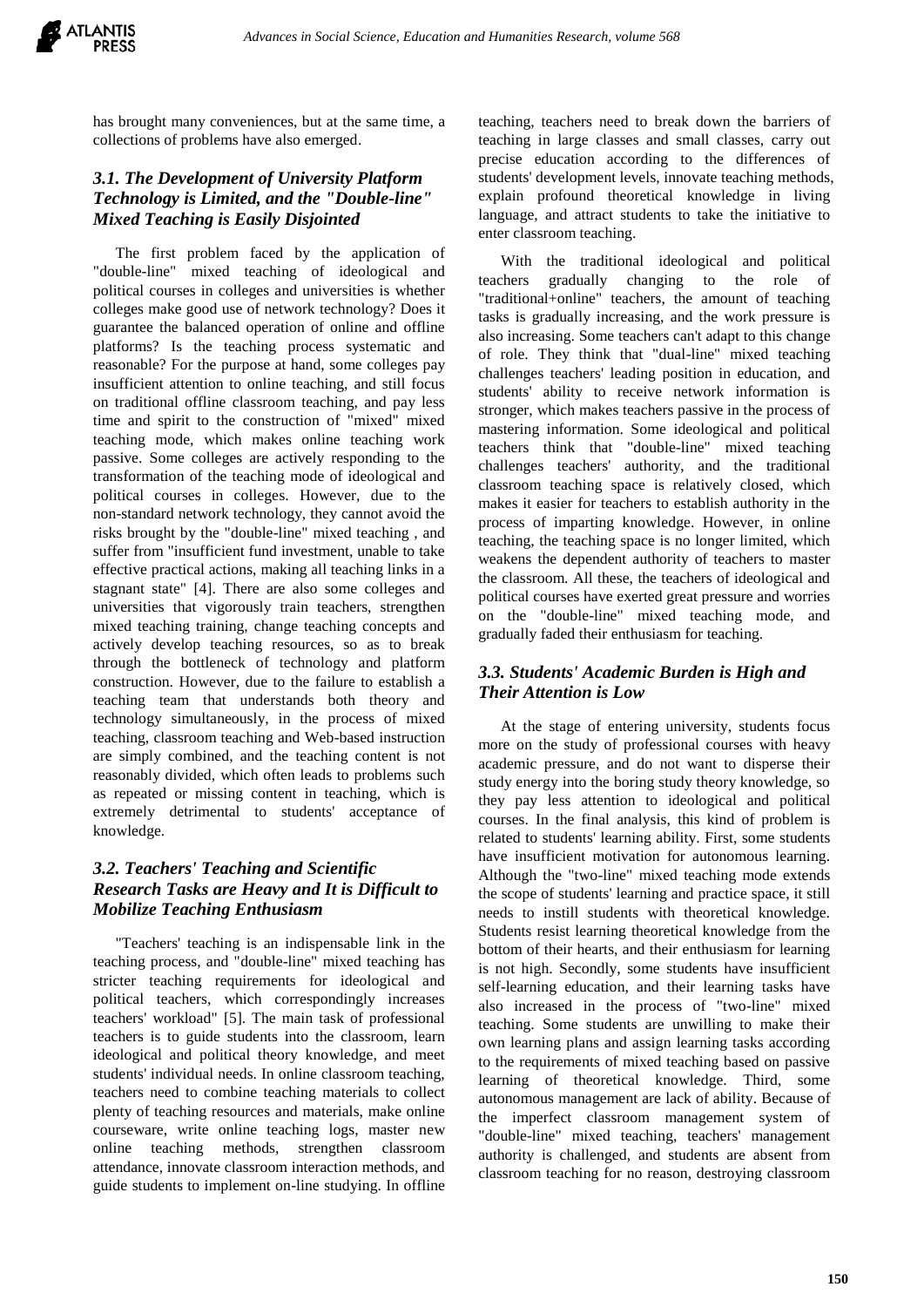discipline and so on, which further indulges the problem of poor management of autonomous learning by college students.

#### **4. THE OPTIMAL PATH OF "DOUBLE-LINE" MIXED TEACHING OF IDEOLOGICAL AND POLITICAL THEORY COURSES IN COLLEGES**

In view of the problems in the process of "double-line" mixed teaching, both colleges and teachers and students should pay attention to the seriousness of the problem, and jointly improve the "double-line" mixed teaching mode, so that ideological and political courses are closer to the times and life.

## *4.1. Colleges and Universities Need to Improve the Construction of Teaching Platform and Promote the Reasonable Connection of Mixed Teaching*

When dealing with the technical platform problem brought by the "double-line" mixed teaching, colleges should first correctly understand the importance of ideological and political education, fit in with the demands of curriculum reform in the new era, encourage active participation in the construction of "double-line" mixed teaching, broaden the ways of classroom teaching, and break the current ideological and political teaching mode rigid status quo. Secondly, colleges should play to the role of top-level design, formulate the teaching development strategy which accords with the actual situation of the school and highlights the characteristics of the construction, rationally allocate teaching resources, and alleviate the unbalanced development of teaching resources of ideological and political courses in colleges. Thirdly, colleges should improve the school infrastructure construction, increase the investment of fund technology, and equip traditional teaching hardware such as projectors and teaching AIDS as much as possible to engage for the reposeful implementation of offline classroom teaching. Finally, colleges should put more punch into the network teaching environment, and cover the wireless network in the campus, so that students can query learning materials online at any place. At the same time, they should promote the staff fusion of artificial intelligence and online teaching, and formulate teaching programs that meet students' cognitive level, so as to make up for the shortcomings of the "double-line" mixed teaching in the network technology level.

### *4.2. Teachers Need to Relieve the Pressure of Teaching in Time and Change Their Teaching Concepts*

Teachers of ideological and political courses should transform their educational conceptions, establish equality awareness and "strengthen network awareness" [6], integrate humanistic care into the "double-line" mixed teaching, communicate with students equally through the network, understand and grasp the inner world of students, and gradually guide students to accept and understand those profound theoretical knowledge. Secondly, teachers should also learn to timely change their roles, abandon the outdated "teacher as the main body" thought, re-understand the differences between teachers and students, make good preparation to adapt to the new teaching model, from the traditional classroom control and manager role to the role of guide, organizer, students as the main body of teaching. Thirdly, teachers should consciously strengthen training, master new media technology, impart knowledge to students through online network platforms, learn and draw lessons from teaching modes such as "MOOC", "Flipped Classroom" and "Golden Class", do a good job in classroom teaching design, stimulate students' desire for knowledge and spread their thinking through active classes.. Finally, teachers should innovate teaching methods, change the previous teaching methods based on teaching materials, select teaching resources that can attract students' attention, make teaching videos, supplement with necessary classroom discussions, spread students' learning thinking, enhance students' ability of combining theory with practice, and enhance the charm of ideological and political courses.

#### *4.3. Students need to Change Their Ideas and Strengthen Their Consciousness of Autonomous Learning*

In the process of accepting the "two-line" mixed teaching, students should first establish a correct learning concept, attach importance to ideological and political courses and professional courses at the same level, pay attention to achievements and understand their own development needs, exchange theory knowledge with classmates and teachers, change individual learning concepts with the driving effect of groups, and actively blend into the "double-line" mixed teaching to enhance self-satisfaction. Secondly, students should improve their autonomous learning ability, actively participate in the process of collecting network information by means of the "mixed" teaching, and cultivate independent learning habits over time to adapt to the learning style under the new teaching mode. Thirdly, students should cultivate self-control consciousness, consciously internalize the teaching content into the heart and externalize it into practice, resist the infringement of bad network information, and